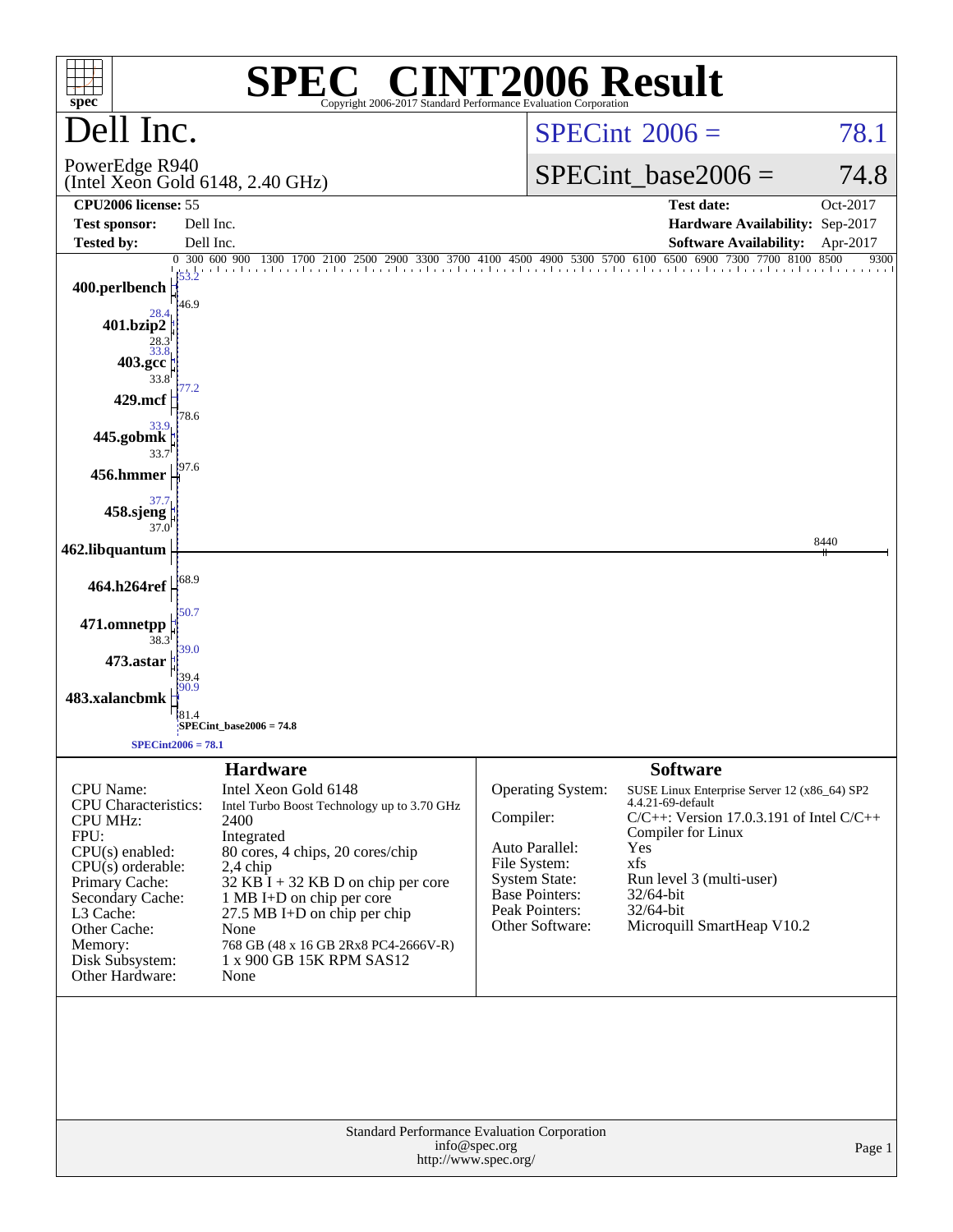

# Dell Inc.

### $SPECint2006 = 78.1$  $SPECint2006 = 78.1$

PowerEdge R940

(Intel Xeon Gold 6148, 2.40 GHz)

SPECint base2006 =  $74.8$ 

**[CPU2006 license:](http://www.spec.org/auto/cpu2006/Docs/result-fields.html#CPU2006license)** 55 **[Test date:](http://www.spec.org/auto/cpu2006/Docs/result-fields.html#Testdate)** Oct-2017 **[Test sponsor:](http://www.spec.org/auto/cpu2006/Docs/result-fields.html#Testsponsor)** Dell Inc. **[Hardware Availability:](http://www.spec.org/auto/cpu2006/Docs/result-fields.html#HardwareAvailability)** Sep-2017 **[Tested by:](http://www.spec.org/auto/cpu2006/Docs/result-fields.html#Testedby)** Dell Inc. **[Software Availability:](http://www.spec.org/auto/cpu2006/Docs/result-fields.html#SoftwareAvailability)** Apr-2017

### **[Results Table](http://www.spec.org/auto/cpu2006/Docs/result-fields.html#ResultsTable)**

|                                                                                                          | <b>Base</b>    |       |                |       |                |       | <b>Peak</b>    |              |                |              |                |              |
|----------------------------------------------------------------------------------------------------------|----------------|-------|----------------|-------|----------------|-------|----------------|--------------|----------------|--------------|----------------|--------------|
| <b>Benchmark</b>                                                                                         | <b>Seconds</b> | Ratio | <b>Seconds</b> | Ratio | <b>Seconds</b> | Ratio | <b>Seconds</b> | <b>Ratio</b> | <b>Seconds</b> | <b>Ratio</b> | <b>Seconds</b> | <b>Ratio</b> |
| $ 400$ .perlbench                                                                                        | 208            | 47.0  | 209            | 46.7  | 208            | 46.9  | 183            | 53.3         | 184            | 53.2         | 184            | 53.2         |
| 401.bzip2                                                                                                | 341            | 28.3  | 341            | 28.3  | 341            | 28.3  | 340            | 28.4         | 340            | 28.4         | 340            | 28.4         |
| $403.\mathrm{gcc}$                                                                                       | 238            | 33.8  | 238            | 33.8  | 238            | 33.8  | 236            | 34.1         | 239            | 33.7         | 238            | <u>33.8</u>  |
| $429$ .mcf                                                                                               | 124            | 73.7  | 116            | 78.6  | 114            | 80.3  | 118            | 77.0         | 117            | 78.0         | <b>118</b>     | 77.2         |
| $445$ .gobmk                                                                                             | 312            | 33.7  | 312            | 33.7  | 311            | 33.7  | 310            | 33.8         | 310            | 33.9         | 310            | 33.9         |
| $456.$ hmmer                                                                                             | 95.6           | 97.6  | 95.6           | 97.6  | 95.4           | 97.8  | 95.6           | 97.6         | 95.6           | 97.6         | 95.4           | 97.8         |
| $458$ .sjeng                                                                                             | 327            | 37.0  | 327            | 37.0  | 327            | 37.0  | 321            | 37.7         | 321            | 37.7         | 321            | 37.7         |
| 462.libquantum                                                                                           | 2.46           | 8410  | 2.46           | 8440  | 2.24           | 9240  | 2.46           | 8410         | 2.46           | 8440         | 2.24           | 9240         |
| 464.h264ref                                                                                              | 321            | 69.0  | 322            | 68.8  | 321            | 68.9  | 321            | 69.0         | 322            | 68.8         | 321            | 68.9         |
| $ 471$ .omnetpp                                                                                          | 163            | 38.3  | 160            | 39.1  | 165            | 37.8  | 123            | 50.7         | 121            | 51.5         | 128            | 48.7         |
| $473.$ astar                                                                                             | 178            | 39.4  | 178            | 39.4  | 178            | 39.4  | 180            | 39.0         | 181            | 38.8         | 180            | <u>39.0</u>  |
| 483.xalancbmk                                                                                            | 87.4           | 78.9  | 84.8           | 81.4  | 83.7           | 82.5  | 76.6           | 90.0         | 75.9           | 90.9         | 75.2           | 91.8         |
| Results appear in the order in which they were run. Bold underlined text indicates a median measurement. |                |       |                |       |                |       |                |              |                |              |                |              |

#### **[Submit Notes](http://www.spec.org/auto/cpu2006/Docs/result-fields.html#SubmitNotes)**

The config file option 'submit' was used.

### **[Operating System Notes](http://www.spec.org/auto/cpu2006/Docs/result-fields.html#OperatingSystemNotes)**

Stack size set to unlimited using "ulimit -s unlimited"

### **[Platform Notes](http://www.spec.org/auto/cpu2006/Docs/result-fields.html#PlatformNotes)**

 BIOS settings: Logical Processor Disabled Virtualization Technology Disabled Sub NUMA Cluster Disabled System Profile set to Custom CPU Performance set to Maximum Performance C1E Disabled C States set to Autonomous Uncore Frequency set to Dynamic Memory Patrol Scrub Disabled Energy Efficiency Policy set to Performance CPU Interconnect Bus Link Power Management Disabled PCI ASPM L1 Link Power Management Disabled Sysinfo program /home/cpu2006/config/sysinfo.rev6993 Revision 6993 of 2015-11-06 (b5e8d4b4eb51ed28d7f98696cbe290c1) running on linux-ehog Tue Oct 17 03:55:15 2017 This section contains SUT (System Under Test) info as seen by

some common utilities. To remove or add to this section, see:<br>Continued on next page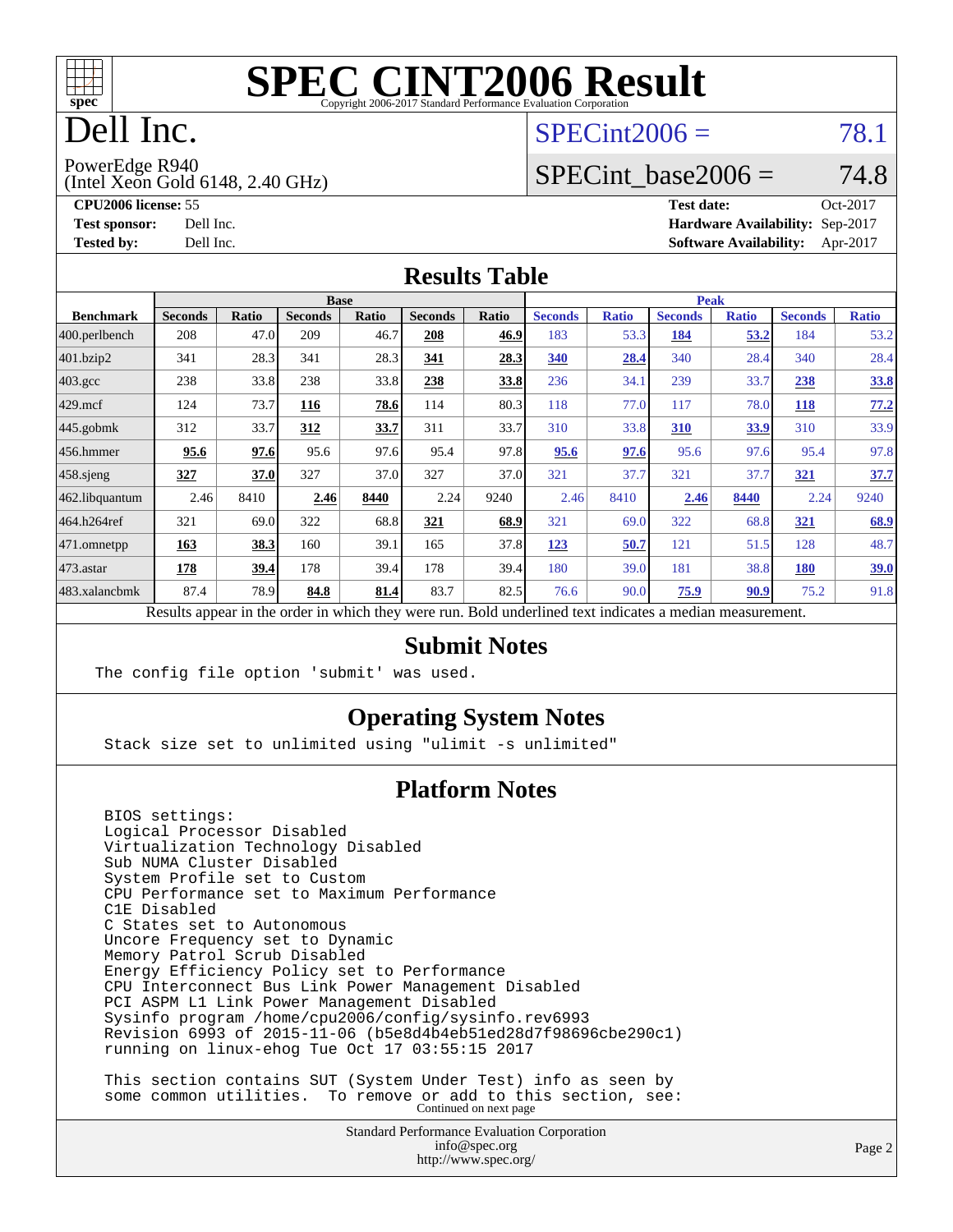

### **[SPEC CINT2006 Result](http://www.spec.org/auto/cpu2006/Docs/result-fields.html#SPECCINT2006Result)** Copyright 2006-2017 Standard Performance Evaluation Corporation

 $SPECint2006 = 78.1$  $SPECint2006 = 78.1$ 

(Intel Xeon Gold 6148, 2.40 GHz) PowerEdge R940

SPECint base2006 =  $74.8$ 

Dell Inc.

**[CPU2006 license:](http://www.spec.org/auto/cpu2006/Docs/result-fields.html#CPU2006license)** 55 **[Test date:](http://www.spec.org/auto/cpu2006/Docs/result-fields.html#Testdate)** Oct-2017 **[Test sponsor:](http://www.spec.org/auto/cpu2006/Docs/result-fields.html#Testsponsor)** Dell Inc. **[Hardware Availability:](http://www.spec.org/auto/cpu2006/Docs/result-fields.html#HardwareAvailability)** Sep-2017 **[Tested by:](http://www.spec.org/auto/cpu2006/Docs/result-fields.html#Testedby)** Dell Inc. **[Software Availability:](http://www.spec.org/auto/cpu2006/Docs/result-fields.html#SoftwareAvailability)** Apr-2017

#### **[Platform Notes \(Continued\)](http://www.spec.org/auto/cpu2006/Docs/result-fields.html#PlatformNotes)**

Standard Performance Evaluation Corporation [info@spec.org](mailto:info@spec.org) <http://www.spec.org/> <http://www.spec.org/cpu2006/Docs/config.html#sysinfo> From /proc/cpuinfo model name : Intel(R) Xeon(R) Gold 6148 CPU @ 2.40GHz 4 "physical id"s (chips) 80 "processors" cores, siblings (Caution: counting these is hw and system dependent. The following excerpts from /proc/cpuinfo might not be reliable. Use with caution.) cpu cores : 20 siblings physical 0: cores 0 1 2 3 4 8 9 10 11 12 16 17 18 19 20 24 25 26 27 28 physical 1: cores 0 1 2 3 4 8 9 10 11 12 16 17 18 19 20 24 25 26 27 28 physical 2: cores 0 1 2 3 4 8 9 10 11 12 16 17 18 19 20 24 25 26 27 28 physical 3: cores 0 1 2 3 4 8 9 10 11 12 16 17 18 19 20 24 25 26 27 28 cache size : 28160 KB From /proc/meminfo MemTotal: 791225344 kB<br>HugePages Total: 0 HugePages\_Total: 0<br>Hugepagesize: 2048 kB Hugepagesize: /usr/bin/lsb\_release -d SUSE Linux Enterprise Server 12 SP2 From /etc/\*release\* /etc/\*version\* SuSE-release: SUSE Linux Enterprise Server 12 (x86\_64) VERSION = 12 PATCHLEVEL = 2 # This file is deprecated and will be removed in a future service pack or release. # Please check /etc/os-release for details about this release. os-release: NAME="SLES" VERSION="12-SP2" VERSION\_ID="12.2" PRETTY\_NAME="SUSE Linux Enterprise Server 12 SP2" ID="sles" ANSI\_COLOR="0;32" CPE\_NAME="cpe:/o:suse:sles:12:sp2" uname -a: Linux linux-ehog 4.4.21-69-default #1 SMP Tue Oct 25 10:58:20 UTC 2016 (9464f67) x86\_64 x86\_64 x86\_64 GNU/Linux run-level 3 Oct 17 03:55 SPEC is set to: /home/cpu2006<br>Filesystem Type Size Used Avail Use% Mounted on /dev/sda4 xfs 796G 17G 779G 3% /home Additional information from dmidecode: Continued on next page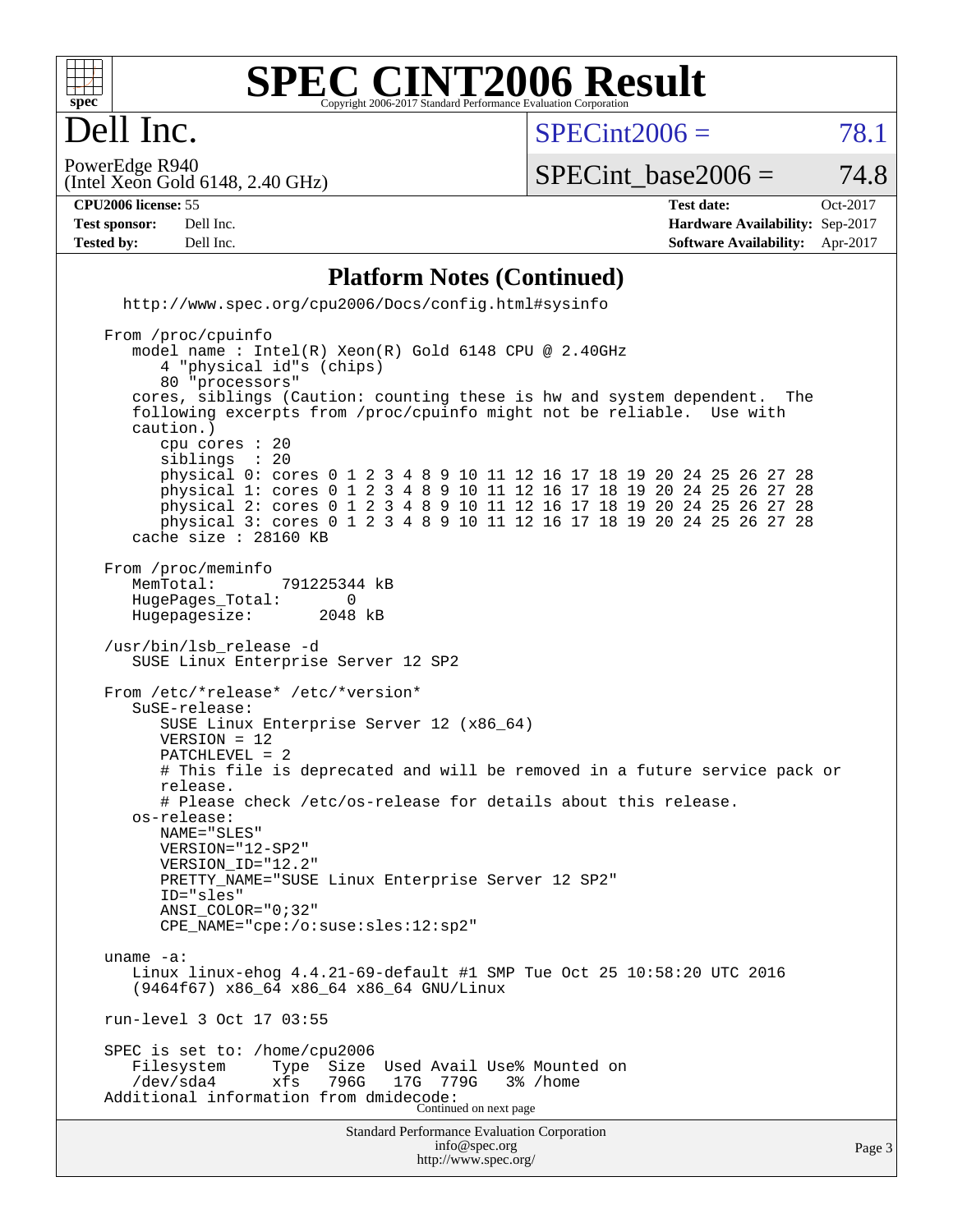

# Dell Inc.

 $SPECint2006 = 78.1$  $SPECint2006 = 78.1$ 

(Intel Xeon Gold 6148, 2.40 GHz) PowerEdge R940

SPECint base2006 =  $74.8$ 

**[CPU2006 license:](http://www.spec.org/auto/cpu2006/Docs/result-fields.html#CPU2006license)** 55 **[Test date:](http://www.spec.org/auto/cpu2006/Docs/result-fields.html#Testdate)** Oct-2017 **[Test sponsor:](http://www.spec.org/auto/cpu2006/Docs/result-fields.html#Testsponsor)** Dell Inc. **[Hardware Availability:](http://www.spec.org/auto/cpu2006/Docs/result-fields.html#HardwareAvailability)** Sep-2017 **[Tested by:](http://www.spec.org/auto/cpu2006/Docs/result-fields.html#Testedby)** Dell Inc. **[Software Availability:](http://www.spec.org/auto/cpu2006/Docs/result-fields.html#SoftwareAvailability)** Apr-2017

#### **[Platform Notes \(Continued\)](http://www.spec.org/auto/cpu2006/Docs/result-fields.html#PlatformNotes)**

 Warning: Use caution when you interpret this section. The 'dmidecode' program reads system data which is "intended to allow hardware to be accurately determined", but the intent may not be met, as there are frequent changes to hardware, firmware, and the "DMTF SMBIOS" standard.

 BIOS Dell Inc. 1.1.7 08/10/2017 Memory: 48x 00AD00B300AD HMA82GR7AFR8N-VK 16 GB 2 rank 2666 MHz

(End of data from sysinfo program)

### **[General Notes](http://www.spec.org/auto/cpu2006/Docs/result-fields.html#GeneralNotes)**

Environment variables set by runspec before the start of the run: KMP\_AFFINITY = "granularity=fine,compact" LD\_LIBRARY\_PATH = "/home/cpu2006/lib/ia32:/home/cpu2006/lib/intel64:/home/cpu2006/sh10.2" OMP\_NUM\_THREADS = "80"

 Binaries compiled on a system with 1x Intel Core i7-4790 CPU + 32GB RAM memory using Redhat Enterprise Linux 7.2 Transparent Huge Pages enabled by default. Filesystem page cache cleared with: shell invocation of 'sync; echo 3 > /proc/sys/vm/drop\_caches' prior to run

### **[Base Compiler Invocation](http://www.spec.org/auto/cpu2006/Docs/result-fields.html#BaseCompilerInvocation)**

[C benchmarks](http://www.spec.org/auto/cpu2006/Docs/result-fields.html#Cbenchmarks): [icc -m64](http://www.spec.org/cpu2006/results/res2017q4/cpu2006-20171114-50576.flags.html#user_CCbase_intel_icc_64bit_bda6cc9af1fdbb0edc3795bac97ada53)

[C++ benchmarks:](http://www.spec.org/auto/cpu2006/Docs/result-fields.html#CXXbenchmarks) [icpc -m64](http://www.spec.org/cpu2006/results/res2017q4/cpu2006-20171114-50576.flags.html#user_CXXbase_intel_icpc_64bit_fc66a5337ce925472a5c54ad6a0de310)

### **[Base Portability Flags](http://www.spec.org/auto/cpu2006/Docs/result-fields.html#BasePortabilityFlags)**

| 400.perlbench: -DSPEC_CPU_LP64 -DSPEC_CPU_LINUX_X64 |  |  |
|-----------------------------------------------------|--|--|
| 401.bzip2: -DSPEC_CPU_LP64                          |  |  |
| 403.gcc: -DSPEC_CPU_LP64                            |  |  |
| 429.mcf: -DSPEC CPU LP64                            |  |  |
| 445.gobmk: -DSPEC_CPU_LP64                          |  |  |
| 456.hmmer: - DSPEC CPU LP64                         |  |  |
| 458.sjeng: -DSPEC_CPU_LP64                          |  |  |
| 462.libquantum: - DSPEC_CPU_LP64 - DSPEC_CPU_LINUX  |  |  |
| 464.h264ref: -DSPEC CPU LP64                        |  |  |
| 471.omnetpp: -DSPEC_CPU_LP64                        |  |  |
| 473.astar: - DSPEC CPU LP64                         |  |  |
|                                                     |  |  |

Continued on next page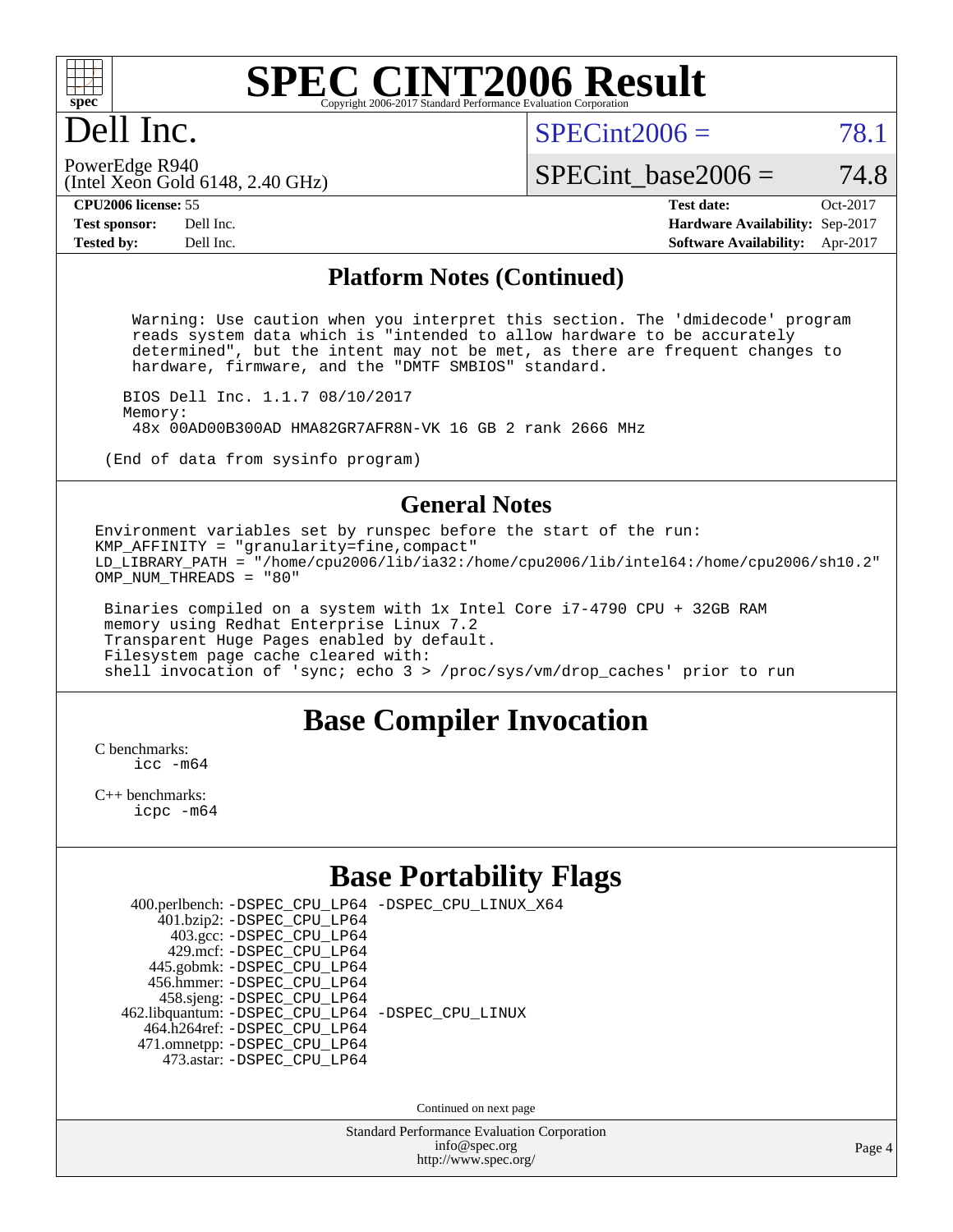

# Dell Inc.

 $SPECint2006 = 78.1$  $SPECint2006 = 78.1$ 

(Intel Xeon Gold 6148, 2.40 GHz) PowerEdge R940

SPECint base2006 =  $74.8$ 

**[CPU2006 license:](http://www.spec.org/auto/cpu2006/Docs/result-fields.html#CPU2006license)** 55 **[Test date:](http://www.spec.org/auto/cpu2006/Docs/result-fields.html#Testdate)** Oct-2017 **[Test sponsor:](http://www.spec.org/auto/cpu2006/Docs/result-fields.html#Testsponsor)** Dell Inc. **[Hardware Availability:](http://www.spec.org/auto/cpu2006/Docs/result-fields.html#HardwareAvailability)** Sep-2017 **[Tested by:](http://www.spec.org/auto/cpu2006/Docs/result-fields.html#Testedby)** Dell Inc. **[Software Availability:](http://www.spec.org/auto/cpu2006/Docs/result-fields.html#SoftwareAvailability)** Apr-2017

# **[Base Portability Flags \(Continued\)](http://www.spec.org/auto/cpu2006/Docs/result-fields.html#BasePortabilityFlags)**

483.xalancbmk: [-DSPEC\\_CPU\\_LP64](http://www.spec.org/cpu2006/results/res2017q4/cpu2006-20171114-50576.flags.html#suite_basePORTABILITY483_xalancbmk_DSPEC_CPU_LP64) [-DSPEC\\_CPU\\_LINUX](http://www.spec.org/cpu2006/results/res2017q4/cpu2006-20171114-50576.flags.html#b483.xalancbmk_baseCXXPORTABILITY_DSPEC_CPU_LINUX)

# **[Base Optimization Flags](http://www.spec.org/auto/cpu2006/Docs/result-fields.html#BaseOptimizationFlags)**

[C benchmarks](http://www.spec.org/auto/cpu2006/Docs/result-fields.html#Cbenchmarks):

[-xCORE-AVX2](http://www.spec.org/cpu2006/results/res2017q4/cpu2006-20171114-50576.flags.html#user_CCbase_f-xCORE-AVX2) [-ipo](http://www.spec.org/cpu2006/results/res2017q4/cpu2006-20171114-50576.flags.html#user_CCbase_f-ipo) [-O3](http://www.spec.org/cpu2006/results/res2017q4/cpu2006-20171114-50576.flags.html#user_CCbase_f-O3) [-no-prec-div](http://www.spec.org/cpu2006/results/res2017q4/cpu2006-20171114-50576.flags.html#user_CCbase_f-no-prec-div) [-parallel](http://www.spec.org/cpu2006/results/res2017q4/cpu2006-20171114-50576.flags.html#user_CCbase_f-parallel) [-qopt-prefetch](http://www.spec.org/cpu2006/results/res2017q4/cpu2006-20171114-50576.flags.html#user_CCbase_f-qopt-prefetch) [-auto-p32](http://www.spec.org/cpu2006/results/res2017q4/cpu2006-20171114-50576.flags.html#user_CCbase_f-auto-p32)

[C++ benchmarks:](http://www.spec.org/auto/cpu2006/Docs/result-fields.html#CXXbenchmarks)

[-xCORE-AVX2](http://www.spec.org/cpu2006/results/res2017q4/cpu2006-20171114-50576.flags.html#user_CXXbase_f-xCORE-AVX2) [-ipo](http://www.spec.org/cpu2006/results/res2017q4/cpu2006-20171114-50576.flags.html#user_CXXbase_f-ipo) [-O3](http://www.spec.org/cpu2006/results/res2017q4/cpu2006-20171114-50576.flags.html#user_CXXbase_f-O3) [-no-prec-div](http://www.spec.org/cpu2006/results/res2017q4/cpu2006-20171114-50576.flags.html#user_CXXbase_f-no-prec-div) [-qopt-prefetch](http://www.spec.org/cpu2006/results/res2017q4/cpu2006-20171114-50576.flags.html#user_CXXbase_f-qopt-prefetch) [-auto-p32](http://www.spec.org/cpu2006/results/res2017q4/cpu2006-20171114-50576.flags.html#user_CXXbase_f-auto-p32) [-Wl,-z,muldefs](http://www.spec.org/cpu2006/results/res2017q4/cpu2006-20171114-50576.flags.html#user_CXXbase_link_force_multiple1_74079c344b956b9658436fd1b6dd3a8a) [-L/sh10.2 -lsmartheap64](http://www.spec.org/cpu2006/results/res2017q4/cpu2006-20171114-50576.flags.html#user_CXXbase_SmartHeap64_63911d860fc08c15fa1d5bf319b9d8d5)

## **[Base Other Flags](http://www.spec.org/auto/cpu2006/Docs/result-fields.html#BaseOtherFlags)**

[C benchmarks](http://www.spec.org/auto/cpu2006/Docs/result-fields.html#Cbenchmarks):

403.gcc: [-Dalloca=\\_alloca](http://www.spec.org/cpu2006/results/res2017q4/cpu2006-20171114-50576.flags.html#b403.gcc_baseEXTRA_CFLAGS_Dalloca_be3056838c12de2578596ca5467af7f3)

# **[Peak Compiler Invocation](http://www.spec.org/auto/cpu2006/Docs/result-fields.html#PeakCompilerInvocation)**

[C benchmarks \(except as noted below\)](http://www.spec.org/auto/cpu2006/Docs/result-fields.html#Cbenchmarksexceptasnotedbelow):  $\text{icc } -\text{m64}$ 

400.perlbench: [icc -m32 -L/opt/intel/compilers\\_and\\_libraries\\_2017/linux/lib/ia32](http://www.spec.org/cpu2006/results/res2017q4/cpu2006-20171114-50576.flags.html#user_peakCCLD400_perlbench_intel_icc_c29f3ff5a7ed067b11e4ec10a03f03ae)

445.gobmk: [icc -m32 -L/opt/intel/compilers\\_and\\_libraries\\_2017/linux/lib/ia32](http://www.spec.org/cpu2006/results/res2017q4/cpu2006-20171114-50576.flags.html#user_peakCCLD445_gobmk_intel_icc_c29f3ff5a7ed067b11e4ec10a03f03ae)

[C++ benchmarks \(except as noted below\):](http://www.spec.org/auto/cpu2006/Docs/result-fields.html#CXXbenchmarksexceptasnotedbelow) [icc -m32 -L/opt/intel/compilers\\_and\\_libraries\\_2017/linux/lib/ia32](http://www.spec.org/cpu2006/results/res2017q4/cpu2006-20171114-50576.flags.html#user_CXXpeak_intel_icc_c29f3ff5a7ed067b11e4ec10a03f03ae)

473.astar: [icpc -m64](http://www.spec.org/cpu2006/results/res2017q4/cpu2006-20171114-50576.flags.html#user_peakCXXLD473_astar_intel_icpc_64bit_fc66a5337ce925472a5c54ad6a0de310)

## **[Peak Portability Flags](http://www.spec.org/auto/cpu2006/Docs/result-fields.html#PeakPortabilityFlags)**

 400.perlbench: [-D\\_FILE\\_OFFSET\\_BITS=64](http://www.spec.org/cpu2006/results/res2017q4/cpu2006-20171114-50576.flags.html#user_peakPORTABILITY400_perlbench_file_offset_bits_64_438cf9856305ebd76870a2c6dc2689ab) [-DSPEC\\_CPU\\_LINUX\\_IA32](http://www.spec.org/cpu2006/results/res2017q4/cpu2006-20171114-50576.flags.html#b400.perlbench_peakCPORTABILITY_DSPEC_CPU_LINUX_IA32) 401.bzip2: [-DSPEC\\_CPU\\_LP64](http://www.spec.org/cpu2006/results/res2017q4/cpu2006-20171114-50576.flags.html#suite_peakPORTABILITY401_bzip2_DSPEC_CPU_LP64) 403.gcc: [-DSPEC\\_CPU\\_LP64](http://www.spec.org/cpu2006/results/res2017q4/cpu2006-20171114-50576.flags.html#suite_peakPORTABILITY403_gcc_DSPEC_CPU_LP64) 429.mcf: [-DSPEC\\_CPU\\_LP64](http://www.spec.org/cpu2006/results/res2017q4/cpu2006-20171114-50576.flags.html#suite_peakPORTABILITY429_mcf_DSPEC_CPU_LP64) 445.gobmk: [-D\\_FILE\\_OFFSET\\_BITS=64](http://www.spec.org/cpu2006/results/res2017q4/cpu2006-20171114-50576.flags.html#user_peakPORTABILITY445_gobmk_file_offset_bits_64_438cf9856305ebd76870a2c6dc2689ab) 456.hmmer: [-DSPEC\\_CPU\\_LP64](http://www.spec.org/cpu2006/results/res2017q4/cpu2006-20171114-50576.flags.html#suite_peakPORTABILITY456_hmmer_DSPEC_CPU_LP64) 458.sjeng: [-DSPEC\\_CPU\\_LP64](http://www.spec.org/cpu2006/results/res2017q4/cpu2006-20171114-50576.flags.html#suite_peakPORTABILITY458_sjeng_DSPEC_CPU_LP64)

Continued on next page

Standard Performance Evaluation Corporation [info@spec.org](mailto:info@spec.org) <http://www.spec.org/>

Page 5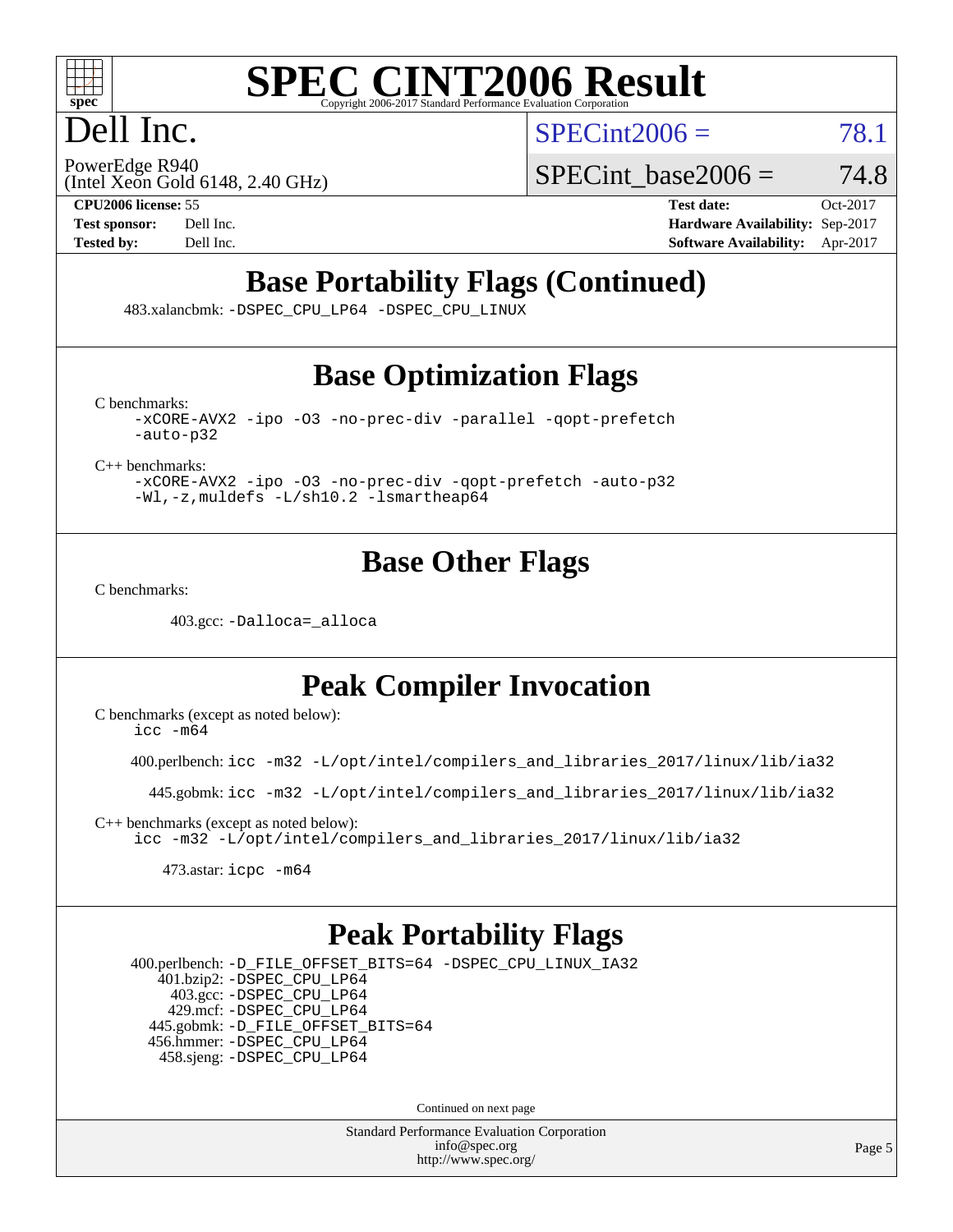

Dell Inc.

 $SPECint2006 = 78.1$  $SPECint2006 = 78.1$ 

(Intel Xeon Gold 6148, 2.40 GHz) PowerEdge R940

SPECint base2006 =  $74.8$ 

**[CPU2006 license:](http://www.spec.org/auto/cpu2006/Docs/result-fields.html#CPU2006license)** 55 **[Test date:](http://www.spec.org/auto/cpu2006/Docs/result-fields.html#Testdate)** Oct-2017 **[Test sponsor:](http://www.spec.org/auto/cpu2006/Docs/result-fields.html#Testsponsor)** Dell Inc. **[Hardware Availability:](http://www.spec.org/auto/cpu2006/Docs/result-fields.html#HardwareAvailability)** Sep-2017 **[Tested by:](http://www.spec.org/auto/cpu2006/Docs/result-fields.html#Testedby)** Dell Inc. **[Software Availability:](http://www.spec.org/auto/cpu2006/Docs/result-fields.html#SoftwareAvailability)** Apr-2017

# **[Peak Portability Flags \(Continued\)](http://www.spec.org/auto/cpu2006/Docs/result-fields.html#PeakPortabilityFlags)**

 462.libquantum: [-DSPEC\\_CPU\\_LP64](http://www.spec.org/cpu2006/results/res2017q4/cpu2006-20171114-50576.flags.html#suite_peakPORTABILITY462_libquantum_DSPEC_CPU_LP64) [-DSPEC\\_CPU\\_LINUX](http://www.spec.org/cpu2006/results/res2017q4/cpu2006-20171114-50576.flags.html#b462.libquantum_peakCPORTABILITY_DSPEC_CPU_LINUX) 464.h264ref: [-DSPEC\\_CPU\\_LP64](http://www.spec.org/cpu2006/results/res2017q4/cpu2006-20171114-50576.flags.html#suite_peakPORTABILITY464_h264ref_DSPEC_CPU_LP64) 471.omnetpp: [-D\\_FILE\\_OFFSET\\_BITS=64](http://www.spec.org/cpu2006/results/res2017q4/cpu2006-20171114-50576.flags.html#user_peakPORTABILITY471_omnetpp_file_offset_bits_64_438cf9856305ebd76870a2c6dc2689ab) 473.astar: [-DSPEC\\_CPU\\_LP64](http://www.spec.org/cpu2006/results/res2017q4/cpu2006-20171114-50576.flags.html#suite_peakPORTABILITY473_astar_DSPEC_CPU_LP64) 483.xalancbmk: [-D\\_FILE\\_OFFSET\\_BITS=64](http://www.spec.org/cpu2006/results/res2017q4/cpu2006-20171114-50576.flags.html#user_peakPORTABILITY483_xalancbmk_file_offset_bits_64_438cf9856305ebd76870a2c6dc2689ab) [-DSPEC\\_CPU\\_LINUX](http://www.spec.org/cpu2006/results/res2017q4/cpu2006-20171114-50576.flags.html#b483.xalancbmk_peakCXXPORTABILITY_DSPEC_CPU_LINUX)

# **[Peak Optimization Flags](http://www.spec.org/auto/cpu2006/Docs/result-fields.html#PeakOptimizationFlags)**

[C benchmarks](http://www.spec.org/auto/cpu2006/Docs/result-fields.html#Cbenchmarks):

 400.perlbench: [-prof-gen](http://www.spec.org/cpu2006/results/res2017q4/cpu2006-20171114-50576.flags.html#user_peakPASS1_CFLAGSPASS1_LDCFLAGS400_perlbench_prof_gen_e43856698f6ca7b7e442dfd80e94a8fc)(pass 1) [-prof-use](http://www.spec.org/cpu2006/results/res2017q4/cpu2006-20171114-50576.flags.html#user_peakPASS2_CFLAGSPASS2_LDCFLAGS400_perlbench_prof_use_bccf7792157ff70d64e32fe3e1250b55)(pass 2) [-xCORE-AVX2](http://www.spec.org/cpu2006/results/res2017q4/cpu2006-20171114-50576.flags.html#user_peakPASS2_CFLAGSPASS2_LDCFLAGS400_perlbench_f-xCORE-AVX2)(pass 2)  $-par-num-threads=1(pass 1) -ipo(pass 2) -O3(pass 2)$  $-par-num-threads=1(pass 1) -ipo(pass 2) -O3(pass 2)$  $-par-num-threads=1(pass 1) -ipo(pass 2) -O3(pass 2)$  $-par-num-threads=1(pass 1) -ipo(pass 2) -O3(pass 2)$  $-par-num-threads=1(pass 1) -ipo(pass 2) -O3(pass 2)$  $-par-num-threads=1(pass 1) -ipo(pass 2) -O3(pass 2)$ [-no-prec-div](http://www.spec.org/cpu2006/results/res2017q4/cpu2006-20171114-50576.flags.html#user_peakPASS2_CFLAGSPASS2_LDCFLAGS400_perlbench_f-no-prec-div)(pass 2) [-qopt-prefetch](http://www.spec.org/cpu2006/results/res2017q4/cpu2006-20171114-50576.flags.html#user_peakCOPTIMIZE400_perlbench_f-qopt-prefetch) 401.bzip2: [-prof-gen](http://www.spec.org/cpu2006/results/res2017q4/cpu2006-20171114-50576.flags.html#user_peakPASS1_CFLAGSPASS1_LDCFLAGS401_bzip2_prof_gen_e43856698f6ca7b7e442dfd80e94a8fc)(pass 1) [-prof-use](http://www.spec.org/cpu2006/results/res2017q4/cpu2006-20171114-50576.flags.html#user_peakPASS2_CFLAGSPASS2_LDCFLAGS401_bzip2_prof_use_bccf7792157ff70d64e32fe3e1250b55)(pass 2) [-xCORE-AVX2](http://www.spec.org/cpu2006/results/res2017q4/cpu2006-20171114-50576.flags.html#user_peakPASS2_CFLAGSPASS2_LDCFLAGS401_bzip2_f-xCORE-AVX2)(pass 2) [-par-num-threads=1](http://www.spec.org/cpu2006/results/res2017q4/cpu2006-20171114-50576.flags.html#user_peakPASS1_CFLAGSPASS1_LDCFLAGS401_bzip2_par_num_threads_786a6ff141b4e9e90432e998842df6c2)(pass 1) [-ipo](http://www.spec.org/cpu2006/results/res2017q4/cpu2006-20171114-50576.flags.html#user_peakPASS2_CFLAGSPASS2_LDCFLAGS401_bzip2_f-ipo)(pass 2) [-O3](http://www.spec.org/cpu2006/results/res2017q4/cpu2006-20171114-50576.flags.html#user_peakPASS2_CFLAGSPASS2_LDCFLAGS401_bzip2_f-O3)(pass 2) [-no-prec-div](http://www.spec.org/cpu2006/results/res2017q4/cpu2006-20171114-50576.flags.html#user_peakCOPTIMIZEPASS2_CFLAGSPASS2_LDCFLAGS401_bzip2_f-no-prec-div) [-auto-ilp32](http://www.spec.org/cpu2006/results/res2017q4/cpu2006-20171114-50576.flags.html#user_peakCOPTIMIZE401_bzip2_f-auto-ilp32) [-qopt-prefetch](http://www.spec.org/cpu2006/results/res2017q4/cpu2006-20171114-50576.flags.html#user_peakCOPTIMIZE401_bzip2_f-qopt-prefetch) 403.gcc: [-xCORE-AVX2](http://www.spec.org/cpu2006/results/res2017q4/cpu2006-20171114-50576.flags.html#user_peakOPTIMIZE403_gcc_f-xCORE-AVX2) [-ipo](http://www.spec.org/cpu2006/results/res2017q4/cpu2006-20171114-50576.flags.html#user_peakOPTIMIZE403_gcc_f-ipo) [-O3](http://www.spec.org/cpu2006/results/res2017q4/cpu2006-20171114-50576.flags.html#user_peakOPTIMIZE403_gcc_f-O3) [-no-prec-div](http://www.spec.org/cpu2006/results/res2017q4/cpu2006-20171114-50576.flags.html#user_peakOPTIMIZE403_gcc_f-no-prec-div) [-inline-calloc](http://www.spec.org/cpu2006/results/res2017q4/cpu2006-20171114-50576.flags.html#user_peakCOPTIMIZE403_gcc_f-inline-calloc) [-qopt-malloc-options=3](http://www.spec.org/cpu2006/results/res2017q4/cpu2006-20171114-50576.flags.html#user_peakCOPTIMIZE403_gcc_f-qopt-malloc-options_0fcb435012e78f27d57f473818e45fe4) [-auto-ilp32](http://www.spec.org/cpu2006/results/res2017q4/cpu2006-20171114-50576.flags.html#user_peakCOPTIMIZE403_gcc_f-auto-ilp32) 429.mcf: [-xCORE-AVX2](http://www.spec.org/cpu2006/results/res2017q4/cpu2006-20171114-50576.flags.html#user_peakOPTIMIZE429_mcf_f-xCORE-AVX2) [-ipo](http://www.spec.org/cpu2006/results/res2017q4/cpu2006-20171114-50576.flags.html#user_peakOPTIMIZE429_mcf_f-ipo) [-O3](http://www.spec.org/cpu2006/results/res2017q4/cpu2006-20171114-50576.flags.html#user_peakOPTIMIZE429_mcf_f-O3) [-no-prec-div](http://www.spec.org/cpu2006/results/res2017q4/cpu2006-20171114-50576.flags.html#user_peakOPTIMIZE429_mcf_f-no-prec-div) [-parallel](http://www.spec.org/cpu2006/results/res2017q4/cpu2006-20171114-50576.flags.html#user_peakCOPTIMIZE429_mcf_f-parallel) [-qopt-prefetch](http://www.spec.org/cpu2006/results/res2017q4/cpu2006-20171114-50576.flags.html#user_peakCOPTIMIZE429_mcf_f-qopt-prefetch) [-auto-p32](http://www.spec.org/cpu2006/results/res2017q4/cpu2006-20171114-50576.flags.html#user_peakCOPTIMIZE429_mcf_f-auto-p32) 445.gobmk: [-prof-gen](http://www.spec.org/cpu2006/results/res2017q4/cpu2006-20171114-50576.flags.html#user_peakPASS1_CFLAGSPASS1_LDCFLAGS445_gobmk_prof_gen_e43856698f6ca7b7e442dfd80e94a8fc)(pass 1) [-prof-use](http://www.spec.org/cpu2006/results/res2017q4/cpu2006-20171114-50576.flags.html#user_peakPASS2_CFLAGSPASS2_LDCFLAGS445_gobmk_prof_use_bccf7792157ff70d64e32fe3e1250b55)(pass 2) [-xCORE-AVX2](http://www.spec.org/cpu2006/results/res2017q4/cpu2006-20171114-50576.flags.html#user_peakPASS2_CFLAGSPASS2_LDCFLAGS445_gobmk_f-xCORE-AVX2)(pass 2)  $-par-num-threads=1(pass 1) -ipo(pass 2) -O3(pass 2)$  $-par-num-threads=1(pass 1) -ipo(pass 2) -O3(pass 2)$  $-par-num-threads=1(pass 1) -ipo(pass 2) -O3(pass 2)$  $-par-num-threads=1(pass 1) -ipo(pass 2) -O3(pass 2)$  $-par-num-threads=1(pass 1) -ipo(pass 2) -O3(pass 2)$  $-par-num-threads=1(pass 1) -ipo(pass 2) -O3(pass 2)$ [-no-prec-div](http://www.spec.org/cpu2006/results/res2017q4/cpu2006-20171114-50576.flags.html#user_peakPASS2_CFLAGSPASS2_LDCFLAGS445_gobmk_f-no-prec-div)(pass 2) 456.hmmer: basepeak = yes 458.sjeng: [-prof-gen](http://www.spec.org/cpu2006/results/res2017q4/cpu2006-20171114-50576.flags.html#user_peakPASS1_CFLAGSPASS1_LDCFLAGS458_sjeng_prof_gen_e43856698f6ca7b7e442dfd80e94a8fc)(pass 1) [-prof-use](http://www.spec.org/cpu2006/results/res2017q4/cpu2006-20171114-50576.flags.html#user_peakPASS2_CFLAGSPASS2_LDCFLAGS458_sjeng_prof_use_bccf7792157ff70d64e32fe3e1250b55)(pass 2) [-xCORE-AVX2](http://www.spec.org/cpu2006/results/res2017q4/cpu2006-20171114-50576.flags.html#user_peakPASS2_CFLAGSPASS2_LDCFLAGS458_sjeng_f-xCORE-AVX2)(pass 2)  $-par-num-threads=1(pass 1) -ipo(pass 2) -O3(pass 2)$  $-par-num-threads=1(pass 1) -ipo(pass 2) -O3(pass 2)$  $-par-num-threads=1(pass 1) -ipo(pass 2) -O3(pass 2)$  $-par-num-threads=1(pass 1) -ipo(pass 2) -O3(pass 2)$  $-par-num-threads=1(pass 1) -ipo(pass 2) -O3(pass 2)$  $-par-num-threads=1(pass 1) -ipo(pass 2) -O3(pass 2)$ [-no-prec-div](http://www.spec.org/cpu2006/results/res2017q4/cpu2006-20171114-50576.flags.html#user_peakPASS2_CFLAGSPASS2_LDCFLAGS458_sjeng_f-no-prec-div)(pass 2) [-unroll4](http://www.spec.org/cpu2006/results/res2017q4/cpu2006-20171114-50576.flags.html#user_peakCOPTIMIZE458_sjeng_f-unroll_4e5e4ed65b7fd20bdcd365bec371b81f)  $462$ .libquantum: basepeak = yes  $464.h264$ ref: basepeak = yes [C++ benchmarks:](http://www.spec.org/auto/cpu2006/Docs/result-fields.html#CXXbenchmarks) 471.omnetpp: [-prof-gen](http://www.spec.org/cpu2006/results/res2017q4/cpu2006-20171114-50576.flags.html#user_peakPASS1_CXXFLAGSPASS1_LDCXXFLAGS471_omnetpp_prof_gen_e43856698f6ca7b7e442dfd80e94a8fc)(pass 1) [-prof-use](http://www.spec.org/cpu2006/results/res2017q4/cpu2006-20171114-50576.flags.html#user_peakPASS2_CXXFLAGSPASS2_LDCXXFLAGS471_omnetpp_prof_use_bccf7792157ff70d64e32fe3e1250b55)(pass 2) [-xCORE-AVX2](http://www.spec.org/cpu2006/results/res2017q4/cpu2006-20171114-50576.flags.html#user_peakPASS2_CXXFLAGSPASS2_LDCXXFLAGS471_omnetpp_f-xCORE-AVX2)(pass 2)  $-par-num-threads=1(pass 1) -ipo(pass 2) -O3(pass 2)$  $-par-num-threads=1(pass 1) -ipo(pass 2) -O3(pass 2)$  $-par-num-threads=1(pass 1) -ipo(pass 2) -O3(pass 2)$  $-par-num-threads=1(pass 1) -ipo(pass 2) -O3(pass 2)$  $-par-num-threads=1(pass 1) -ipo(pass 2) -O3(pass 2)$  $-par-num-threads=1(pass 1) -ipo(pass 2) -O3(pass 2)$ [-no-prec-div](http://www.spec.org/cpu2006/results/res2017q4/cpu2006-20171114-50576.flags.html#user_peakPASS2_CXXFLAGSPASS2_LDCXXFLAGS471_omnetpp_f-no-prec-div)(pass 2) [-qopt-ra-region-strategy=block](http://www.spec.org/cpu2006/results/res2017q4/cpu2006-20171114-50576.flags.html#user_peakCXXOPTIMIZE471_omnetpp_f-qopt-ra-region-strategy_0f7b543d62da454b380160c0e3b28f94) [-Wl,-z,muldefs](http://www.spec.org/cpu2006/results/res2017q4/cpu2006-20171114-50576.flags.html#user_peakEXTRA_LDFLAGS471_omnetpp_link_force_multiple1_74079c344b956b9658436fd1b6dd3a8a) [-L/sh10.2 -lsmartheap](http://www.spec.org/cpu2006/results/res2017q4/cpu2006-20171114-50576.flags.html#user_peakEXTRA_LIBS471_omnetpp_SmartHeap_b831f2d313e2fffa6dfe3f00ffc1f1c0) 473.astar: [-xCORE-AVX2](http://www.spec.org/cpu2006/results/res2017q4/cpu2006-20171114-50576.flags.html#user_peakOPTIMIZE473_astar_f-xCORE-AVX2) [-ipo](http://www.spec.org/cpu2006/results/res2017q4/cpu2006-20171114-50576.flags.html#user_peakOPTIMIZE473_astar_f-ipo) [-O3](http://www.spec.org/cpu2006/results/res2017q4/cpu2006-20171114-50576.flags.html#user_peakOPTIMIZE473_astar_f-O3) [-no-prec-div](http://www.spec.org/cpu2006/results/res2017q4/cpu2006-20171114-50576.flags.html#user_peakOPTIMIZE473_astar_f-no-prec-div) [-qopt-prefetch](http://www.spec.org/cpu2006/results/res2017q4/cpu2006-20171114-50576.flags.html#user_peakCXXOPTIMIZE473_astar_f-qopt-prefetch) [-auto-p32](http://www.spec.org/cpu2006/results/res2017q4/cpu2006-20171114-50576.flags.html#user_peakCXXOPTIMIZE473_astar_f-auto-p32) [-Wl,-z,muldefs](http://www.spec.org/cpu2006/results/res2017q4/cpu2006-20171114-50576.flags.html#user_peakEXTRA_LDFLAGS473_astar_link_force_multiple1_74079c344b956b9658436fd1b6dd3a8a) [-L/sh10.2 -lsmartheap64](http://www.spec.org/cpu2006/results/res2017q4/cpu2006-20171114-50576.flags.html#user_peakEXTRA_LIBS473_astar_SmartHeap64_63911d860fc08c15fa1d5bf319b9d8d5) Continued on next page